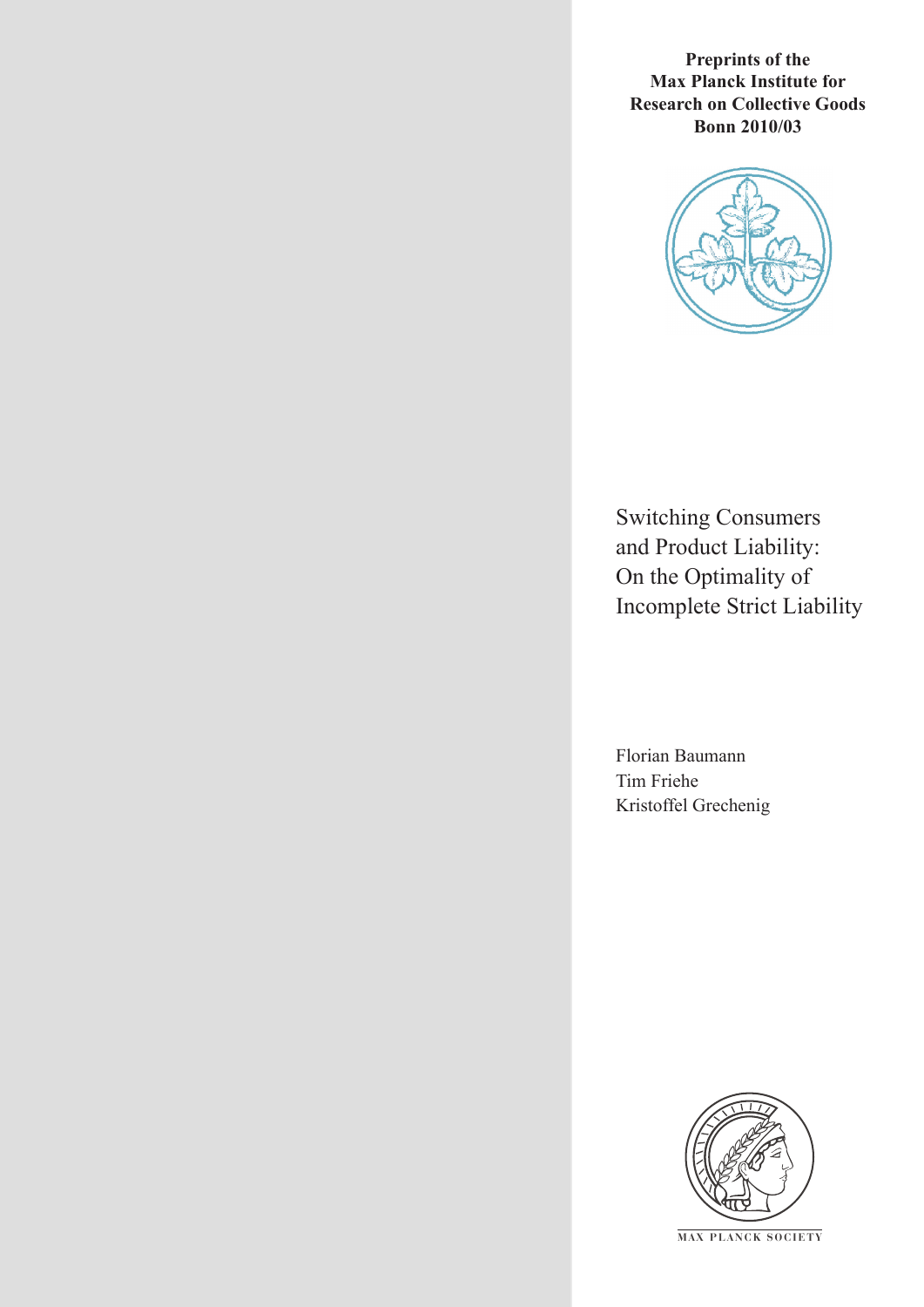

# **Switching Consumers and Product Liability: On the Optimality of Incomplete Strict Liability**

Florian Baumann / Tim Friehe / Kristoffel Grechenig

December 2009

Max Planck Institute for Research on Collective Goods, Kurt-Schumacher-Str. 10, D-53113 Bonn http://www.coll.mpg.de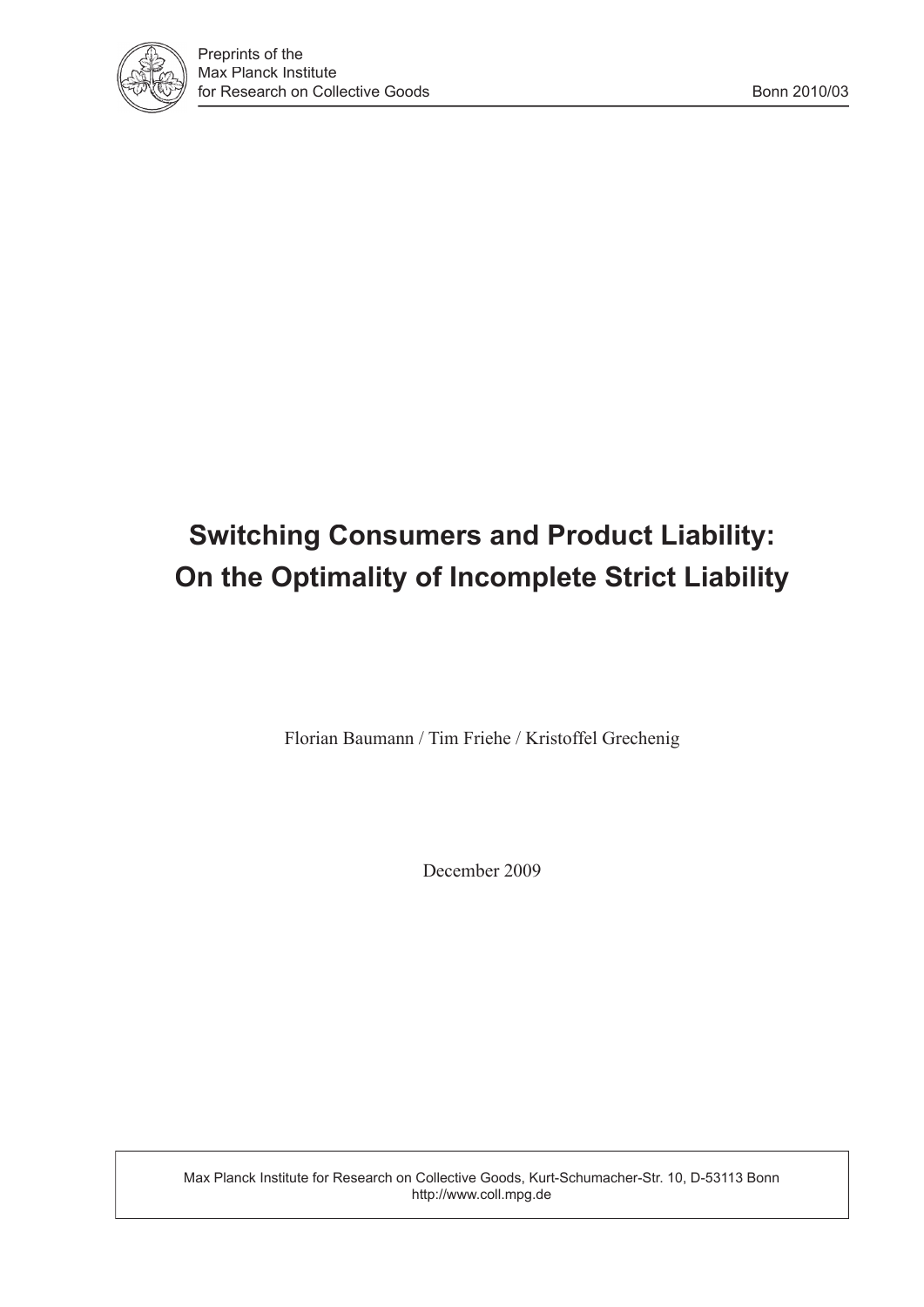## Switching Consumers and Product Liability: On the Optimality of Incomplete Strict Liability

Florian Baumann<sup>∗</sup> Tim Friehe† Kristoffel Grechenig‡

January 13, 2010

#### Abstract

This paper shows that it may be socially optimal to grant accident victims less than full compensation. In our framework, firms are liable under product liability but also invest in care to prevent consumers switching to competitors. Affecting the partition of consumers by means of care-taking is not desirable from a social standpoint. Consequently, it may be optimal to reduce liability below full compensation in order to adjust firms' care incentives.

Keywords: Tort law; product liability; care level; asymmetric information; switching JEL-Code: K 13

<sup>\*</sup>Eberhard Karls University, Department of Economics, Melanchthonstr. 30 72074, Tübingen, Germany; florian.baumann@uni-tuebingen.de.

<sup>†</sup>University of Konstanz, Department of Economics, Fach D136, 78457 Konstanz; tim.friehe@unikonstanz.de.

<sup>‡</sup>Max-Planck-Institute for Research on Collective Goods, Bonn, grechenig@coll.mpg.de, Kurt-Schumacher-Strasse 10 53113 Bonn, Germany, (0049)22891416-51; grechenig@coll.mpg.de; University of St. Gallen, Department of Law. We would like to thank Anne van Aaken, Ulrich Berger, Christoph Engel, Sven Fischer, Benjamin Hilbig, Andreas Glöckner, Laszlo Goerke, Sebastian Kube, Albert Moik, Urs Schweizer, Emanuel Towfigh, Ansgar Wohlschlegel and the participants of the 4th French-German Talks in Law and Economics and of the MPI-Workshop in Bonn, October 2009 for discussion and comments.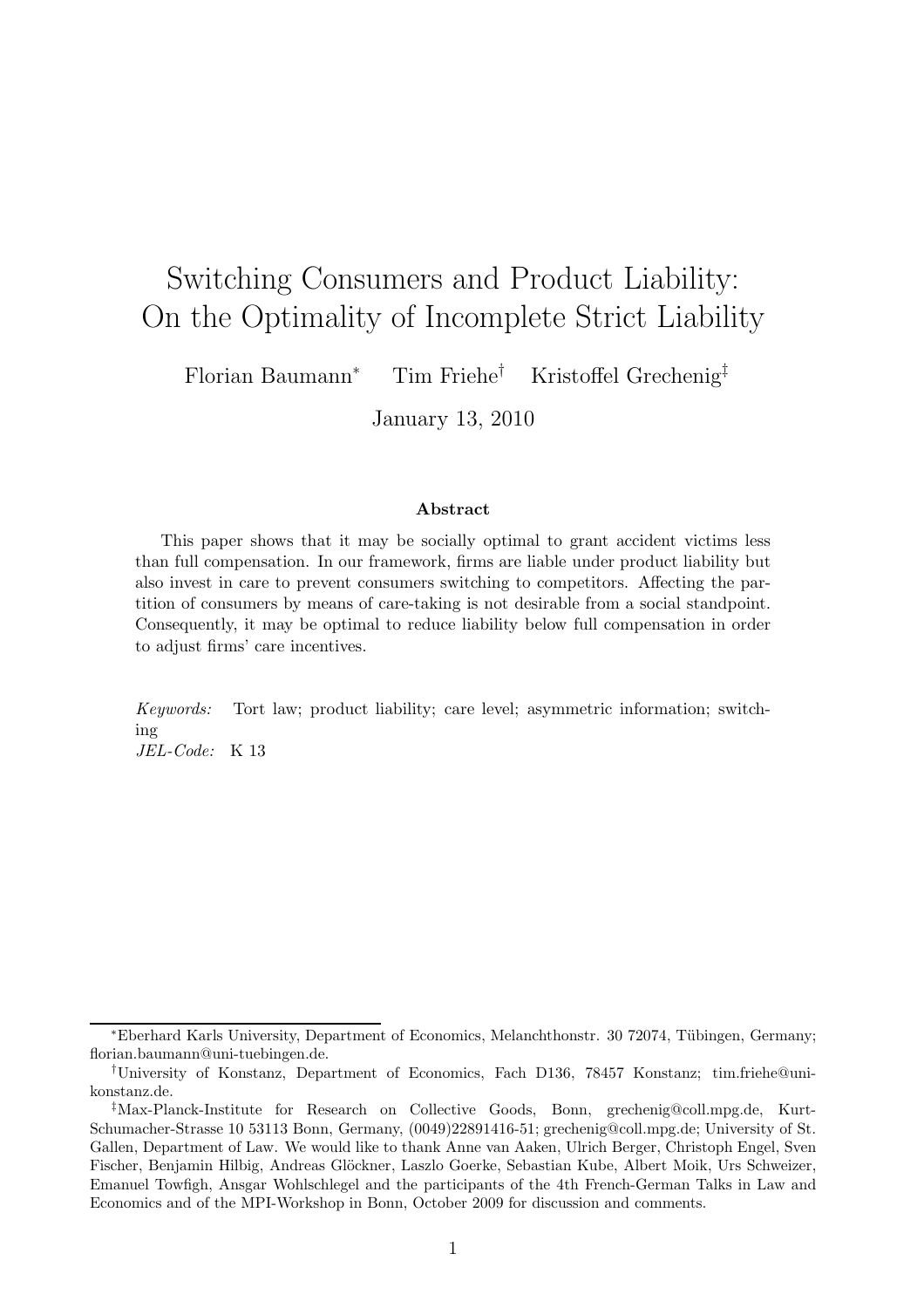### 1 Introduction

Victims of product-related accidents are usually not fully compensated. This holds, for instance, because nonpecuniary losses are often not actionable (see, e.g., Endres and Lüdecke 1998; Posner 1998; Shavell 2004). In the standard framework of the economic analysis of tort law, less than full compensation will induce inefficient care choices if injurers are individuals, or if injurers are firms but victims are strangers (Shavell 2007). Given perfect information, less than full compensation does not cause inefficiencies if injurers are firms and victims are consumers. This holds because consumers consider their total costs entailing both the price paid to the firm and the expected harm borne by the consumer. Under perfect information, whether expected liability is allocated more towards the firm or the consumer is therefore without consequence for the efficiency of the outcome. In contrast, the literature on product liability finds that if consumers are imperfectly informed, imposing full liability on the firm is justified for efficiency reasons in most circumstances (Geistfeld 2009). From that perspective, the practice of not fully compensating accident victims may be seen as inefficient.

We show that it may be efficiency-enhancing to grant accident victims less than full compensation. In our product-liability setting, firms may invest excessively in care in order to attract customers. This makes it socially optimal to reduce firm liability below the level of full victim compensation in order to adjust care incentives.

Our result is derived within the following framework. Two heterogenous firms compete via prices and precaution in two periods, in which consumers do not observe care invested by the firm before the purchase of the good, but form rational expectations regarding the level of precaution. We consider the product to be an experience good, i.e. consumers become informed about the level of precaution after the purchase, which often holds true in reality (Polinsky and Shavell, forthcoming). More precisely, consumers get informed about the probability of product-related accidents for each firm. This information may be provided by, e.g., consumer safety groups and allows for an assessment of care taken by firms. Given first-period care choices by both firms, in the second period consumers are attracted to the firm with relatively high care, i.e. consumers punish firms whose products were characterized by a relatively higher accident probability. Firms anticipate this switching of consumers due to a comparison of first-period precaution levels and exert excessive precaution if victim compensation is full.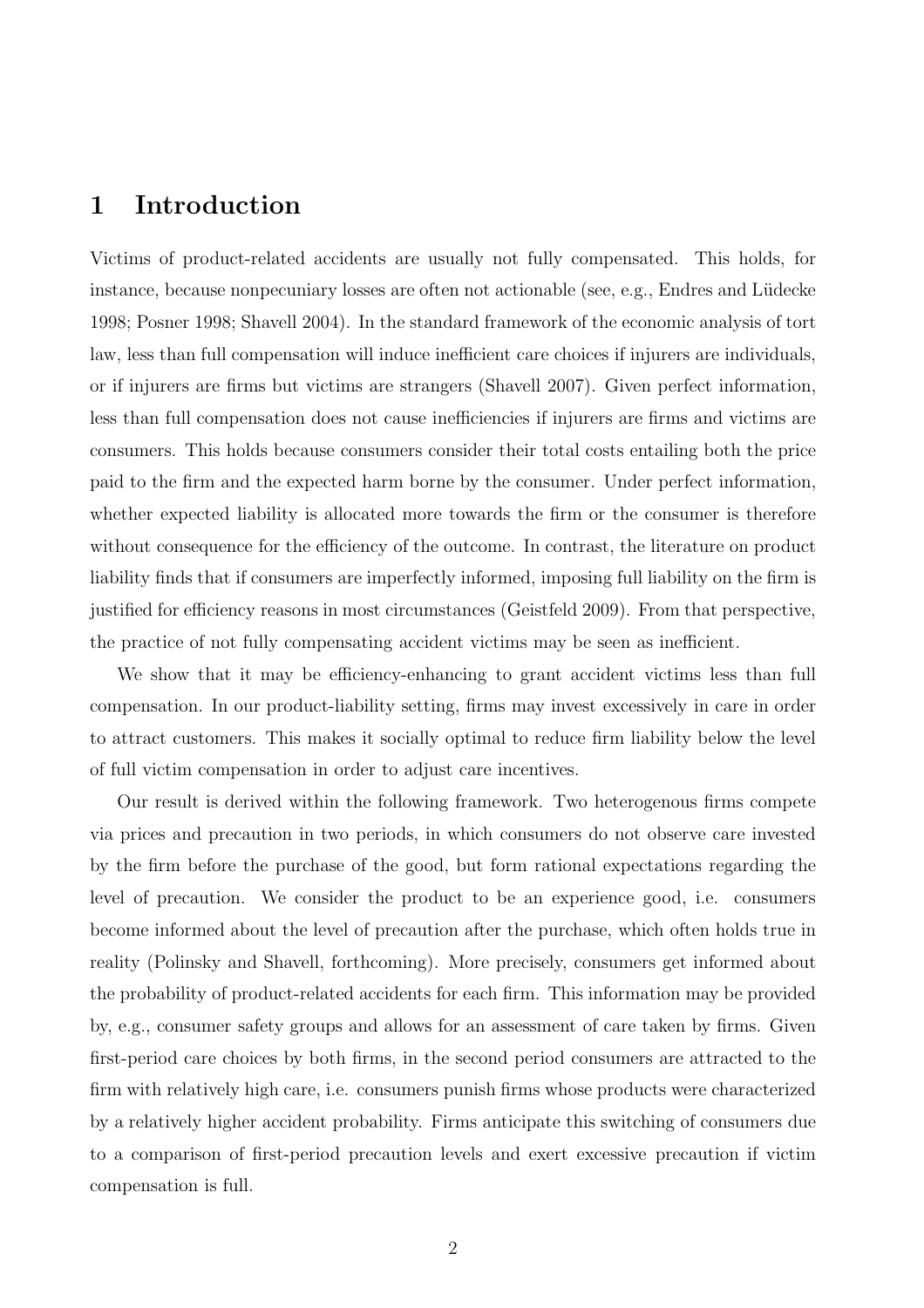In our set-up, consumer choice of one of the two firms in the second period depends on firms' first-period care choices. In making this assumption, we incorporate the fact that consumers may perceive a firm supplying a good in period 1 with a relatively low care level as unfair. Empirical evidence from studies investigating reciprocal behavior shows that the perception of being treated unfairly provokes retaliatory action (see, e.g. Fehr, Kirchsteiger and Riedl 1993; Fehr, Gächter and Kirchsteiger 1997; Bewley 1999; Fehr and Gächter 2000; Hannan, Kagel and Moser 2002; Kube, Maréchal and Puppe 2007). There are theoretical papers which explicitly draw on these findings (see, e.g., Rabin 1993; Falk and Fischbacher 2006). Our framework is conceptually very close to the study by Huck and Tyran (2007), which analyzes reciprocal consumers who punish firms for providing low quality by terminating the relation to the supplier.<sup>1</sup> In an experimental setting, Renner and Tyran (2004) show that this kind of reciprocity increases average product quality, a finding consistent with our argument. As an empirical case in point for our setting, the accounting company KPMG Germany suffered an unusual loss of clients subsequent to a well-publicized auditing failure in 2002 (Weber et al. 2008). In our case, retaliatory action by consumers also takes the form of switching the supplier, possibly even if other characteristics of the goods are equal. As a consequence, firms would exert precaution even if product liability were absent. This argument is also forcefully made in Polinsky and Shavell (forthcoming). We argue, therefore, that it may be efficiency-enhancing not to compensate accident victims to the full extent. The combined force of the threat of consumer switching and full liability would otherwise provoke excessive precaution.

In the literature on the economic analysis of tort law, the level of compensation and deviations from awarded damages to the level of harm have often been subject to scrutiny (Visscher 2009). Cooter and Porat (2001) present an initial analysis of the consequences of nonlegal sanctions on the optimal level of compensation, also relating to reputational concerns. In addition, four areas are of particular importance. First, usually not all cases are filed. This calls for compensation in excess of the harm suffered in accordance with the punitive damages multiplier (Shavell 2007). Second, it may be that injurers are incapable of compensating victims in some cases, i.e. that injurers are judgment proof. It has been shown

<sup>&</sup>lt;sup>1</sup>More generally, our model contributes to the literature that models consumers as partly irrational (see, e.g, DellaVigna and Malmendier 2004; Köszegi 2005; Eliaz and Spiegler 2006; Heidhues and Köszegi 2008; Heidhues and Köszegi 2009).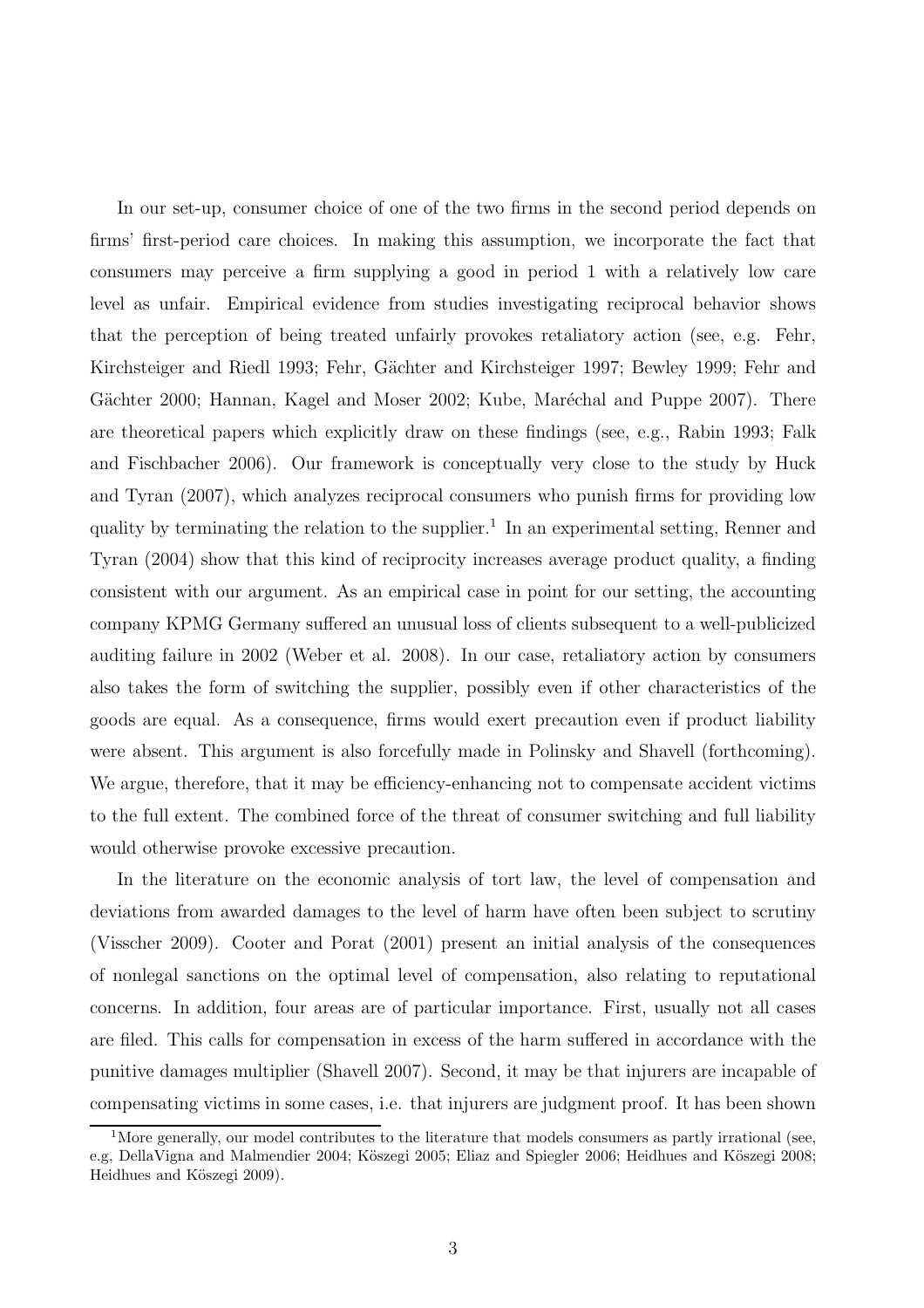for the case in which the magnitude of harm is uncertain that, from a policy perspective, it may be optimal for care incentives to lower (increase) compensation below (above) the level of harm for some realizations of the random harm variable (see, e.g., Lewis and Sappington 1999). Third, victims are often heterogeneous with respect to the level of harm suffered in the event of an accident. This brings the accuracy of damages and the value of accurate damages into focus (Kaplow and Shavell 1996). Finally, if parties to the accident are risk averse and strict liability applies, it is optimal to compensate less than the level of harm as a consequence of accounting for risk-bearing costs in social costs, and induce risk-sharing (Shavell 2007). All of these additional aspects have no direct bearing on our pursuit.

There is a vast literature on the economics of product liability (see Geistfeld 2009 for a recent survey). For instance, Daughety and Reinganum (2008) consider voluntary disclosure of risk-related information via price signaling or costly disclosure, two aspects from which we abstract. We also do not consider the possibility of contractually specified liability or warranties. In this realm, Wickelgren (2006) argues that consumers will waive liability in order to obtain a lower price because the precautionary decision by the firm is already made at that point in time. Consequently, mandatory product liability, which we consider, is a way to commit to not waiving liability. Product liability affects firm decision-making in several ways. For instance, it has been established that product liability may also impact on product differentiation (Endres and L¨udecke 1998). Despite this wide array of analyses in the field of product liability, the topic we wish to analyze has not yet been the subject of scrutiny.

The structure of this paper is as follows. Section 2 describes the model. Section 3.1 presents the analysis, where firms determine price and care levels for a given level of firm liability. Section 3.2 presents decision-making by the social planner. The social planner decides on the level of firm liability, taking in account the way in which firms respond to a given level of firm liability. Section 4 concludes the study.

## 2 The Model

We keep the model simple in order to focus on the firms' incentives for overinvestment in care and the appropriate response on the part of the social planner. The model comprises two periods,  $t = 1, 2$ . We consider two firms and a mass of consumers equal to two. The latter are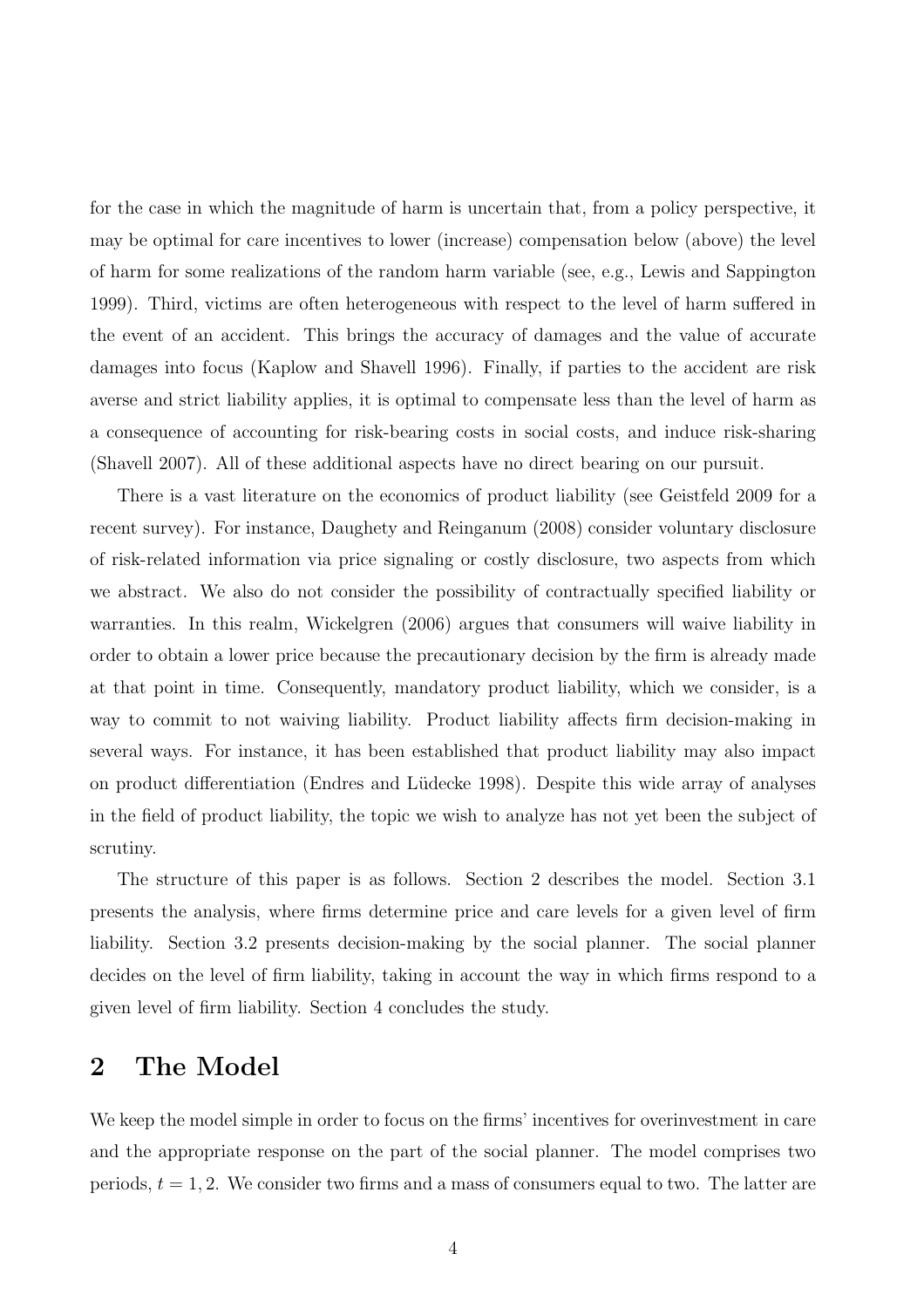evenly distributed on the interval  $[0, 2]$ , analogous to Hotelling (1929). The firms' locations on the interval are given by 0 and 2, respectively, where the distance of consumers to firms indicates the costs incurred by consumers resulting from the misfit between consumers' most favored variety of the product, on the one hand, and the features of the product actually produced by a firm, on the other. Consumers buy one unit of the product in each period from either of the two firms. Consuming the product might entail harm for the consumer, which may vary for each incident. Expected harm is equal to  $h = 1$ . The probability of harm actually occurring is given by  $(1 - x_{it})$  per unit of the product, where  $x_{it}$ ,  $0 \le x_{it} \le 1$ , measures care taken by firm  $i, i = 1, 2$  in period t. The choice between firms is guided, first, by prices charged by the competing firms; second, by expectations about expected harm borne by the consumer; and third, by the distances to firms, given a consumer's position on the interval. Furthermore, we assume that in the second period, consumers may also be guided by reported accident history of firms in period 1. To reflect this in the simplest way possible, we assume consumers' preferences are shifted in favor of the firm with relatively few accidents in the first period. The extent of the shift of the interval is given by the difference in accident probabilities in the first period,  $(1 - x_{i1}) - (1 - x_{j1})$ ,  $i, j = 1, 2, j \neq i$ , weighted by the parameter  $\alpha \geq 0$ . The parameter  $\alpha$  represents the force of the reciprocity considerations discussed in the introduction. Assuming, without loss of generality,  $x_{11} \ge x_{21}$ , the new boundaries of the interval in which consumers are located are given by  $[-\alpha(x_{11}-x_{21}), (2-\alpha(x_{11}-x_{21}))]$  in the second period.

Besides competing in care, the level of which determines the probability of an accident, firms compete in setting prices. With respect to care, firm  $i$  bears care costs per unit produced of  $C(x_{it}) = x_{it}^2$ , which are increasing and strictly convex in care. Strict liability applies according to modern Western legal regimes on product liability (Zweigert and Kötz 1998; Shavell 2004). The share of harm borne by the firm in the case of an accident is denoted by  $\gamma$  and may be less than one,  $\gamma \leq 1$ . We assume that if harm varies, the precise level of harm cannot be observed by courts, which therefore take recourse to expected harm when determining the level of damages.<sup>2</sup> We abstract from production costs, so that firm  $i$ bears  $x_{it}^2 + \gamma (1 - x_{it})$  as expected costs per unit of output. Consumers know that firms bear

<sup>&</sup>lt;sup>2</sup>This assumption implies that even for  $\gamma = 1$ , some consumers who experienced an accident are not made whole and therefore might seek retaliatory action in the second period. However, the analysis and our results are unaffected if we assume that the level of harm is always equal to  $h = 1$ .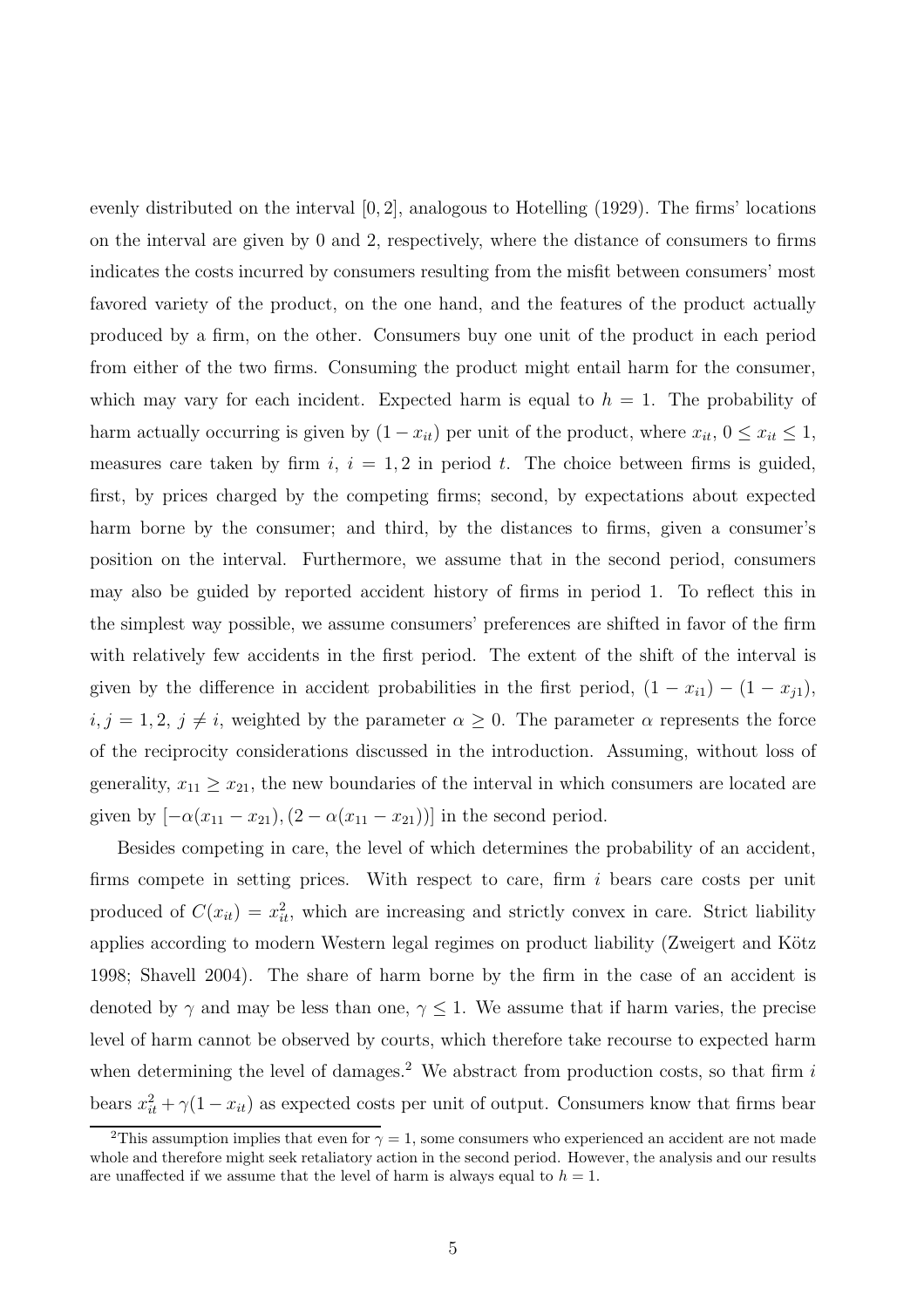a share  $\gamma$  of expected harm but cannot observe care actually taken by the firm. Consumer demand for firm i is therefore dependent on expected care  $E(x_{it})$  and  $E(x_{jt})$  as well as prices charged,  $p_{it}$  and  $p_{jt}$ ,  $i, j = 1, 2, i \neq j$ . We assume that consumers will form correct expectations about actual care-taking.

To derive the demand function for each firm, we analyze the decision made by consumers regarding where to buy the product. In both periods, a consumer located at point z will buy the product from firm 1, located at zero, if costs incurred are lower than buying the product from firm 2. This comparison of costs includes the distance costs z, respectively  $2 - z$ , the prices charged by firms and expected harm born by the consumer for  $\gamma < 1$ . Accordingly, the consumer chooses the product of firm 1 if

$$
z + p_{1t} + (1 - \gamma)(1 - E(x_{1t})) < (2 - z) + p_{2t} + (1 - \gamma)(1 - E(x_{2t}))
$$

so that the critical consumer who is simply indifferent with regard to buying the product from firm 1 or 2 is located at

$$
z_t^* = 1 + \frac{p_{2t} - p_{1t} + (1 - \gamma) [(1 - E(x_{2t})) - (1 - E(x_{1t}))]}{2}
$$

Therefore, given the symmetry of the model, the demand for firm i in period 1,  $D_{i1}$ , is given by

$$
D_{i1} = D_{i1}(p_{i1}, p_{j1}) = 1 + \frac{p_{j1} - p_{i1} + (1 - \gamma) [E(x_{i1})) - E(x_{j1})]}{2}
$$
(1)

This formula clearly shows that firm  $i$  may gain consumers from firm  $j$  if its product is more attractive for the consumer due to a lower price or higher expected care-taking by firm *i*. The latter is important for the consumer because he/she bears the fraction  $(1 - \gamma)$ of the expected harm which occurs with probability  $(1 - x_{i1})$ . Note, that expected care is not directly determined by firms. Instead prices charged by firms have a direct impact on demand. Profits of firm  $i$  in period 1 follow as

$$
\pi_{i1} = (p_{i1} - x_{i1}^2 - \gamma(1 - x_{i1}))D_{i1} \tag{2}
$$

In the second period, consumers have observed firms' first-period care choices. The preference interval shifts according to the parameter  $\alpha$  and the number of accidents actually occurring with the firms' products respectively. This changes firm-specific demand when compared to demand in period 1. Allowing for this behavior, demand in period 2 for firm i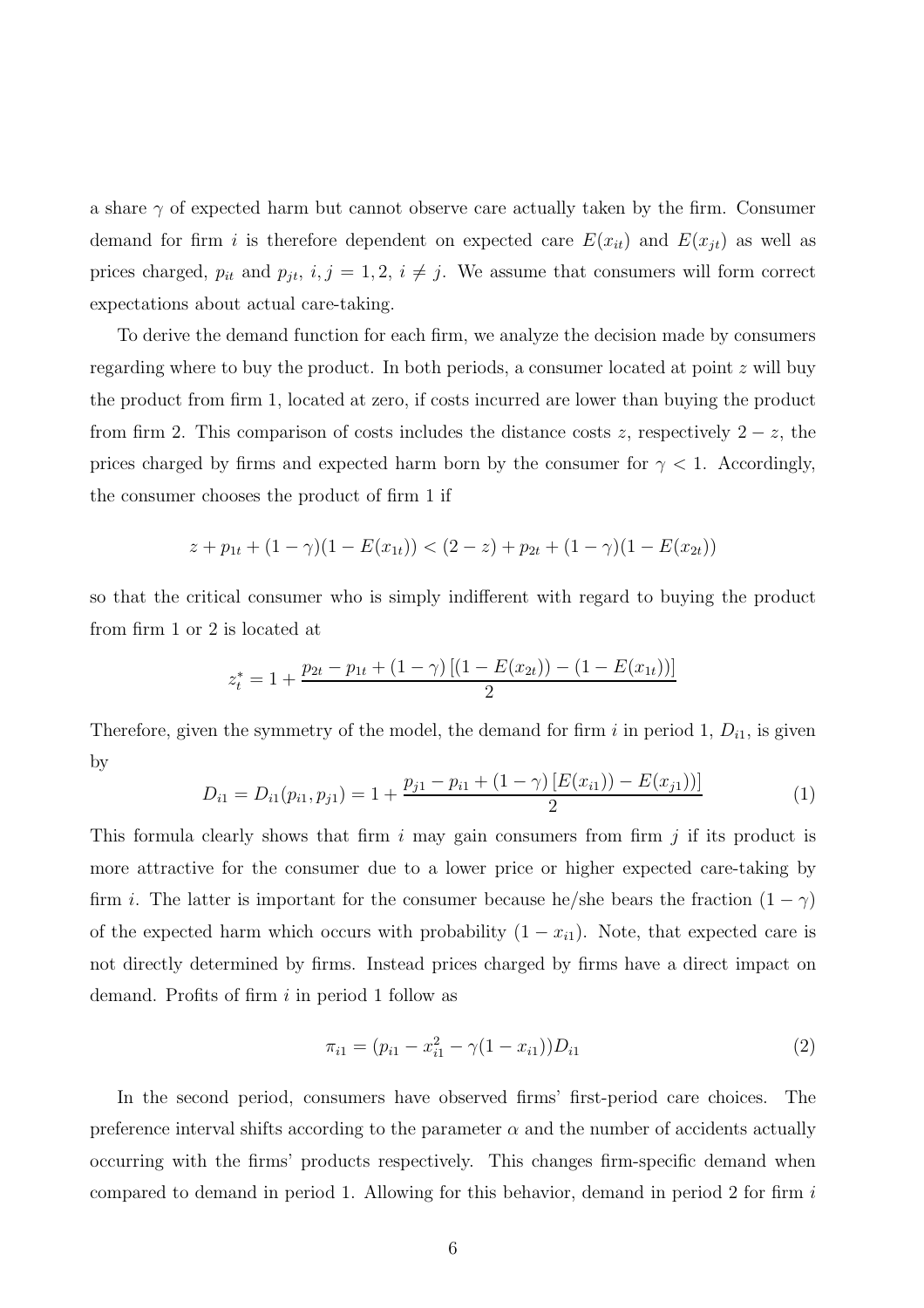can be stated as

$$
D_{i2} = D_{i2}(p_{i2}, p_{j2}, x_{i1}, x_{j1}) = 1 + \alpha(x_{i1} - x_{j1}) + \frac{p_{j2} - p_{i2} + (1 - \gamma) [E(x_{i2}) - E(x_{j2})]}{2}
$$
(3)

directly depending on firms' choice of care in period 1. The profits of firm  $i$  in period 2 are given by

$$
\pi_{i2} = (p_{i2} - x_{i2}^2 - \gamma(1 - x_{i2}))D_{i2} \tag{4}
$$

## 3 The Analysis

In the following analysis, we will first focus on firm behavior, given a certain level of firm liability  $\gamma$ . Later on, we will consider the possibility that the planner decides on the level of firm liability  $\gamma$  in order to attain the minimum level of social costs.

#### 3.1 Decentralized Outcome

We first analyze decision-making in period 2. Firm  $i$  maximizes profits  $(4)$  with respect to price and precaution. The set of first-order conditions that simultaneously determine the equilibrium outcome is given by

$$
\frac{\partial \pi_{i2}}{\partial p_{i2}} = D_{i2} - \frac{1}{2} \left( p_{i2} - x_{i2}^2 - \gamma (1 - x_{i2}) \right) = 0 \tag{5}
$$

$$
\frac{\partial \pi_{i2}}{\partial x_{i2}} = (-2x_{i2} + \gamma)D_{i2} = 0 \tag{6}
$$

 $i = 1, 2$ , which are solved by

$$
p_{i2}^* = 2 + \frac{8\alpha(x_{i1} - x_{j1}) + 4(1 - \gamma)(E(x_{i2}) - E(x_{j2})) + \gamma 3(4 - \gamma)}{12}
$$
(7)

$$
x_{i2}^* = \frac{\gamma}{2} \tag{8}
$$

 $i, j = 1, 2, i \neq j.$ 

There is no strategic interdependence between firm 1 and firm 2 regarding the level of care in period 2. Therefore, firms minimize the sum of care costs and damages per unit produced. This behavior will be understood by consumers, i.e., in equilibrium,  $E(x_{i2}) = \gamma/2$ applies. We therefore obtain

$$
p_{i2}^* = 2 + \frac{8\alpha(x_{i1} - x_{j1}) + 3\gamma(4 - \gamma)}{12} \tag{9}
$$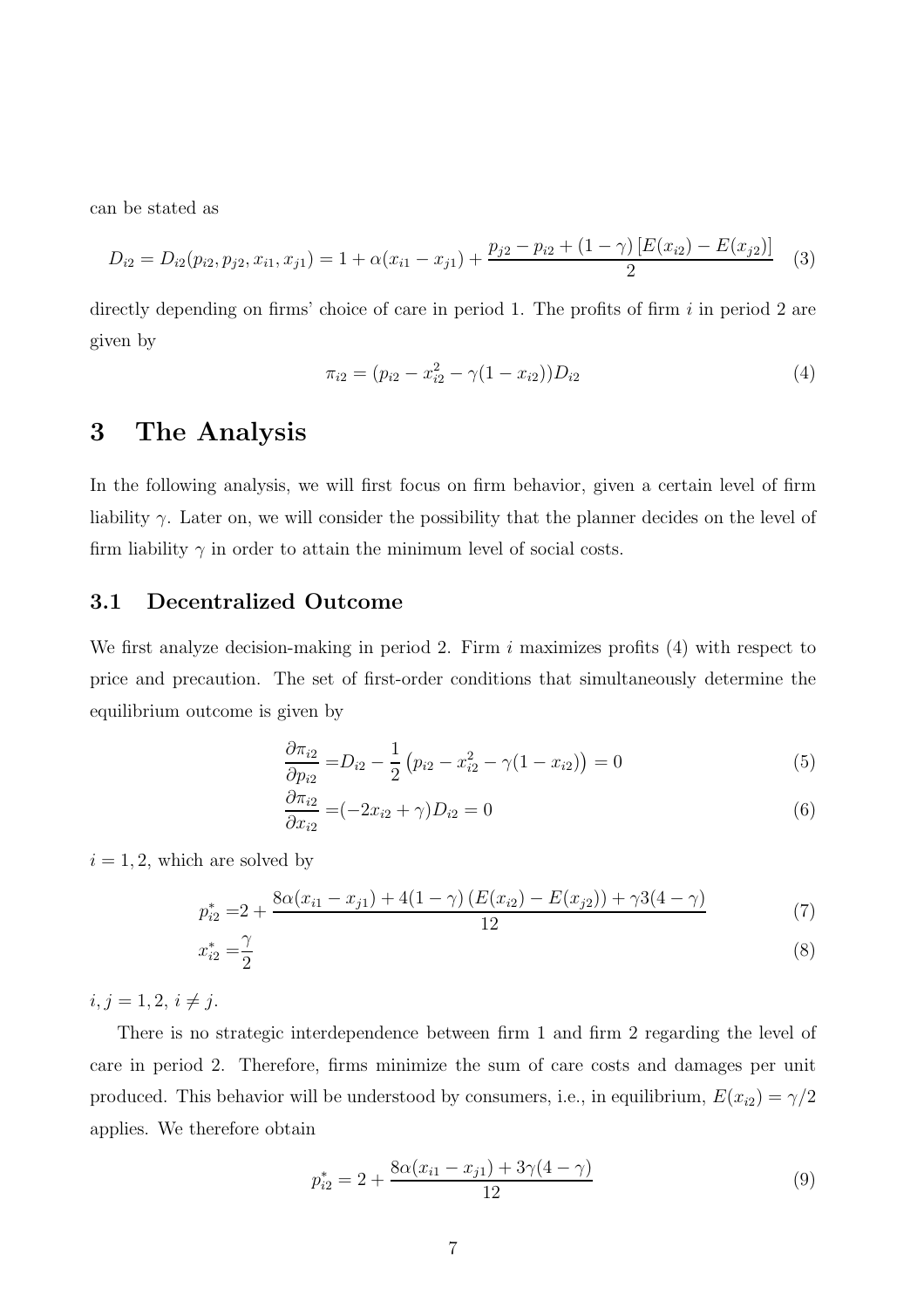The price of firm i is higher where the difference between care levels in period 1 is greater, because demand is shifted to a larger extent towards the firm with relatively high care. Furthermore, equilibrium prices increase with  $\gamma$  because higher compensation requirements for firms result in higher marginal costs for the firm, as can be derived from applying the envelope theorem. Using the equilibrium outcomes, we calculate profits in period 2 as

$$
\pi_{i2} = \frac{2}{9} (3 + \alpha (x_{i1} - x_{j1}))^2
$$
\n(10)

Equilibrium profits in period 2 depend on the difference in first-period care but are not affected by the level of damages  $\gamma$ . Given rational expectations, this results because any change in compensation requirements is completely offset by a corresponding change in the consumers' willingness to pay.

Next, we turn to decision-making in period 1. At this stage, firms anticipate that firstperiod care-taking affects profits in the second period. Consequently, the objective function to maximize in period 1 is the sum of first-period and second-period profits, where secondperiod profits are stated using equilibrium levels.

$$
\Pi_{i} = \pi_{i1} + \pi_{i2}
$$
\n
$$
= (p_{i1} - x_{i1}^{2} - \gamma(1 - x_{i1}))D_{i1} + \frac{2}{9}(3 + \alpha(x_{i1} - x_{j1}))^{2}
$$
\n(11)

The set of first-order conditions, which simultaneously determine the equilibrium outcome, is given by

$$
\frac{\partial \Pi_i}{\partial p_{i1}} = D_{i1} - \frac{1}{2}(p_{i1} - x_{i1}^2 - \gamma(1 - x_{i1}))
$$
\n
$$
= 1 - p_{i1} + \frac{p_{j1} + (1 - \gamma)[E(x_{i1}) - E(x_{j1})] + x_{i1}^2 + \gamma(1 - x_{i1})}{2} = 0 \qquad (12)
$$
\n
$$
\frac{\partial \Pi_i}{\partial x_{i1}} = (-2x_{i1} + \gamma)D_{i1} + \frac{4\alpha}{9}(3 + \alpha(x_{i1} - x_{j1}))
$$
\n
$$
= (-2x_{i1} + \gamma) \left(1 + \frac{p_{j1} - p_{i1} + (1 - \gamma)(E(x_{i1}) - E(x_{j1}))}{2}\right)
$$
\n
$$
+ \frac{4\alpha}{9}(3 + \alpha(x_{i1} - x_{j1})) = 0 \qquad (13)
$$

 $i, j = 1, 2, i \neq j.$ 

In our setting, first-period pricing does not affect profits in the second period. This is the reason why (12) equals the reaction function in standard duopolistic price competition. In contrast, first-period care has a direct effect on profits in period 2, in addition to its effect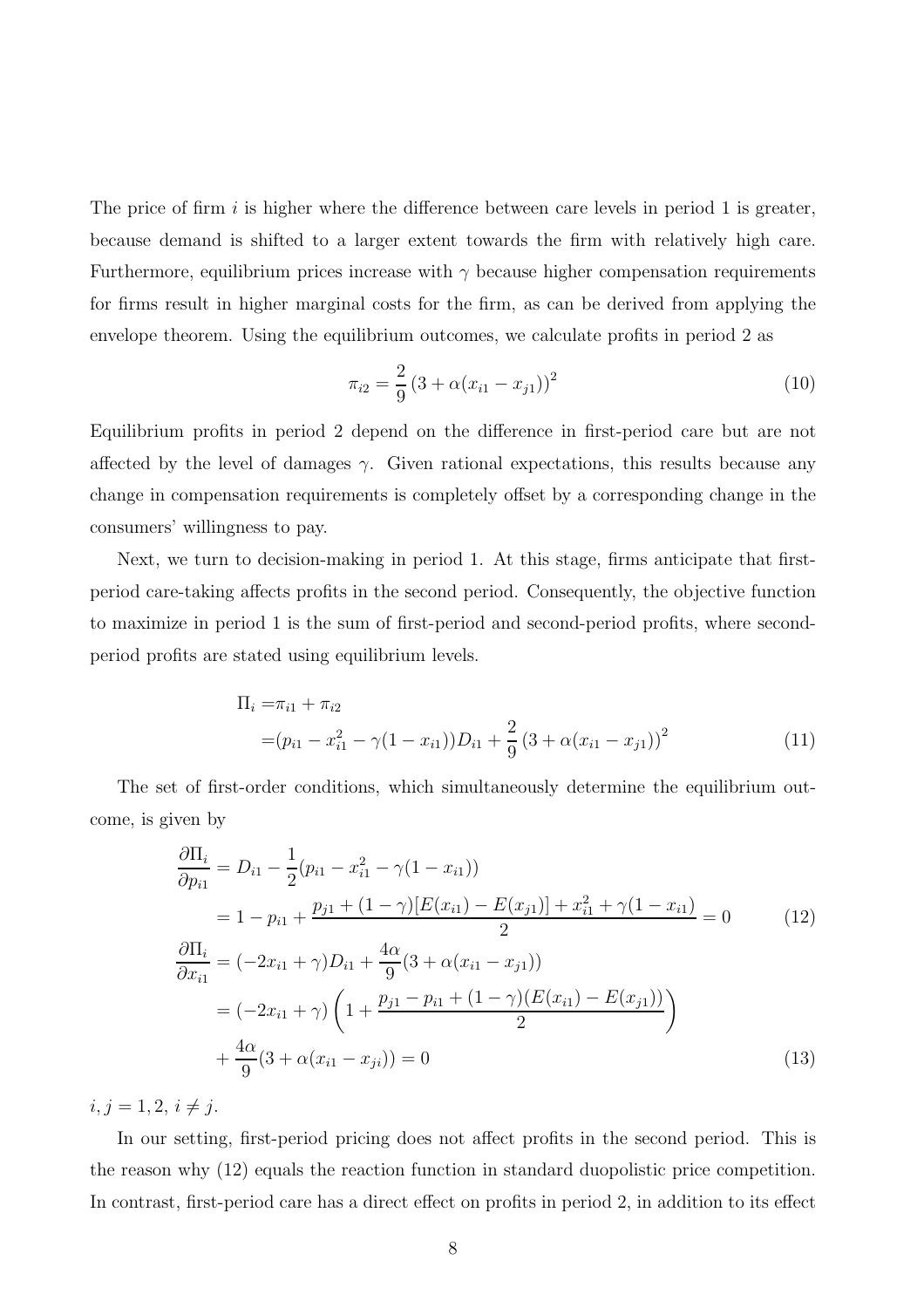on profits in period 1. As indicated by (13), the additional benefits from first-period care regarding profits in period 2 induce the firm to choose a higher care level,  $x_{i1}^* > \gamma/2 = x_{i2}^*$  $_{i2}^{\ast}$ . Indeed, acknowledging correct expectations by consumers, i.e.  $E(x_{i1}) = x_{i1}$ , we find firstperiod equilibrium care, price levels and profits respectively to be

$$
p_{i1}^* = 2 + \frac{\gamma(4-\gamma)}{4} + \frac{4\alpha^2}{9} \tag{14}
$$

$$
x_{i1}^* = \frac{\gamma}{2} + \frac{2\alpha}{3} \tag{15}
$$

$$
\pi_{i1}^* = 2\tag{16}
$$

The care level in the first period is higher than the level of care a myopic firm would choose, which is  $x_{i1} = \gamma/2$ , whenever  $\alpha > 0$ . This reflects the effect of first-period care on demand in period 2. Prices in the first period reflect that higher costs of care are shifted forward to consumers. Care increases in  $\alpha$ , so that an increase in  $\alpha$  translates into an increase in prices.

Given (14) and (15), we are now able to state second-period equilibrium care and price levels as well as profits as functions of exogenous variables. We obtain

$$
p_{i2}^* = 2 + \frac{\gamma(4-\gamma)}{4} \tag{17}
$$

$$
x_{i2}^* = \frac{\gamma}{2} \tag{18}
$$

$$
\pi_{i2}^* = 2 \tag{19}
$$

The above statement of the equilibrium price in period 2 allows for a quick comparison with the price chosen in period 1. The first-period price is higher than the second period price if  $\alpha > 0$ . The potential switching of consumers induces firms to take higher care in period 1, which translates into higher first-period prices.

#### 3.2 Planner Intervention

The model is kept simple by assuming that consumers purchase the good in both periods. This implies that care-taking and pricing decisions do not affect the volume of trade. Furthermore, a variation in the price level only implies a different distribution of rents between firms and consumers. We also find that profits are unaffected by the choice of the compensation requirement of firms  $\gamma$  because  $\pi_{i1}^* = \pi_{i2}^* = 2$ . Consequently, only consumer welfare will be affected by the choice of  $\gamma$ . Taken together, the efficiency-minded planner is concerned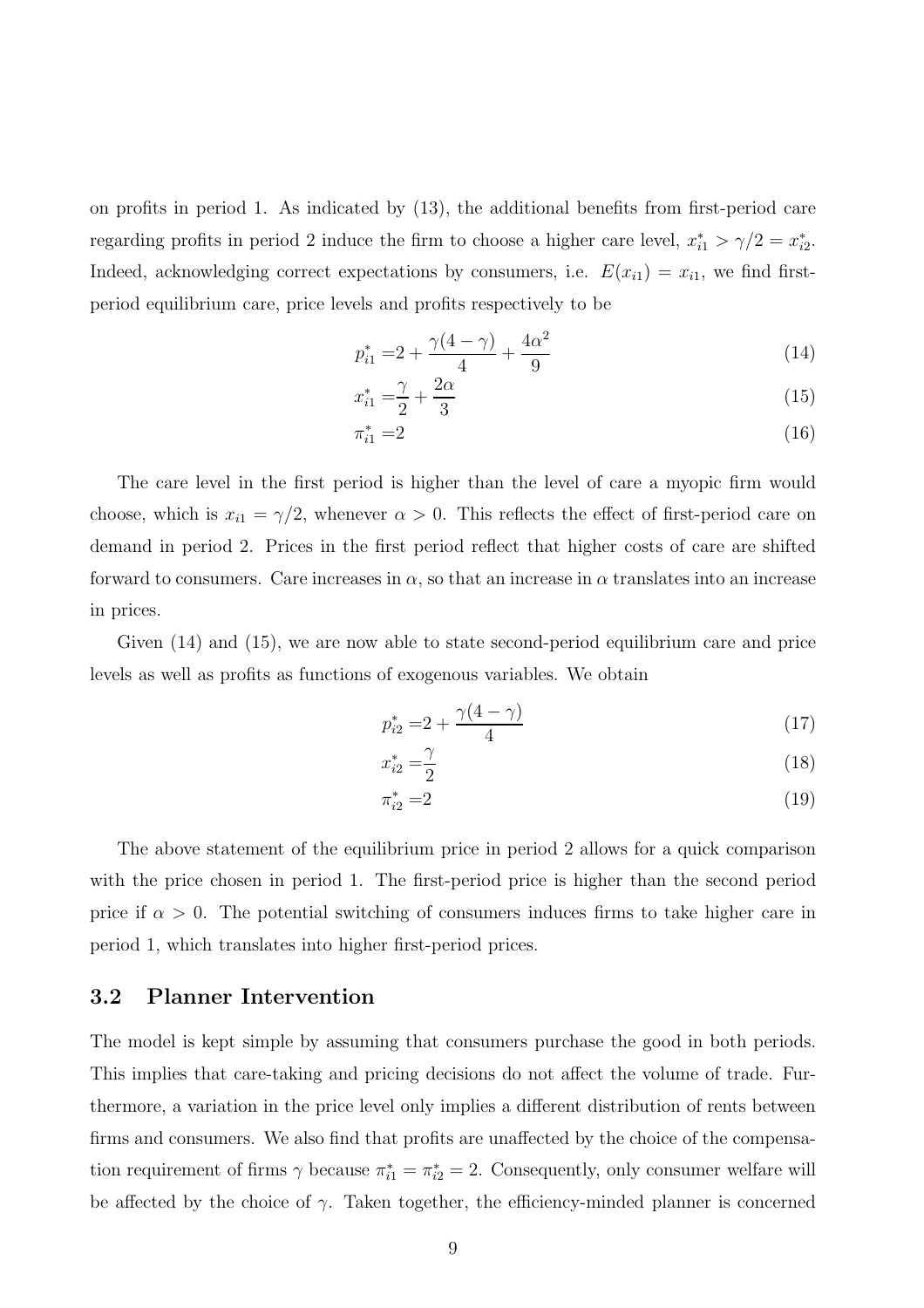with the level of care taken and costs resulting from the distance between consumers and the location of firms. The objective function of the social planner can be stated as

$$
\min SC = \int_0^{z_1^*} z \, dz + \int_{z_1^*}^2 (2 - z) \, dz
$$
\n
$$
+ z_1^*(x_{11}^2 + (1 - x_{11})) + (2 - z_1^*)(x_{21}^2 + (1 - x_{21}))
$$
\n
$$
+ \int_{-\alpha(x_{11} - x_{21})}^{z_2^*} z \, dz + \int_{z_2^*}^{2 - \alpha(x_{11} - x_{21})} (2 - z) \, dz
$$
\n
$$
+ [z_2^* + \alpha(x_{11} - x_{21})](x_{12}^2 + (1 - x_{12})) + [2 - z_2^* - \alpha(x_{11} - x_{21})](x_{22}^2 + (1 - x_{22}))
$$
\n(20)

where  $z_t^*$ <sup>\*</sup> is the position of the indifferent consumer in period t. All consumers with  $z \leq z_t^*$ t will buy the product from firm 1 in period  $t$ . The first two (last two) lines in  $(20)$  state expected social costs in period 1 (2). These comprise costs due to the misfit of the product, i.e. the deviation of consumers' locations from firms, care costs and expected harm. As a first observation, care costs in period 2 only affect expected costs per unit of output produced. We can therefore conclude that first-best care is given by  $x_{12}^{FB} = x_{22}^{FB} = 1/2$ , according to cost minimization in period 2. The first-order condition for  $z_2^*$  $_2^*$  then implies

$$
\frac{\partial SC}{\partial z_2^*} = 2z_2^* - 2 = 0\tag{21}
$$

This allows us to deduce that the optimal level of  $z_2^*$  $z_2^*$  is  $z_2^{FB} = 1$ . Using these findings, the remaining first-order conditions are given by

$$
\frac{\partial SC}{\partial z_1^*} = 2z_1^* - 2 + (x_{11}^2 + (1 - x_{11})) - (x_{21}^2 + (1 - x_{21})) = 0 \tag{22}
$$

$$
\frac{\partial SC}{\partial x_{11}} = z_1^*(2x_{11} - 1) - 2\alpha^2(x_{11} - x_{21}) = 0
$$
\n(23)

$$
\frac{\partial SC}{\partial x_{21}} = (2 - z_1^*)(2x_{21} - 1) + 2\alpha^2(x_{11} - x_{21}) = 0 \tag{24}
$$

which are solved by  $z_1^{FB} = 1$ ,  $x_{11}^{FB} = x_{21}^{FB} = 1/2$ . Again, the first-best level of care minimizes the expected social costs, i.e., the sum of precaution costs and expected harm per unit, whereas  $z_1^{FB}$  minimizes distances between locations of consumers and firms.

The above describes the first-best allocation of consumers to firms and levels of precaution. The power of the regulator is not usually all-encompassing enough to simply impose this first-best outcome. As a consequence, we assume henceforth that the sole instrument of the planner is the share of expected harm which is borne by the firm, i.e.,  $\gamma$ . In other terms,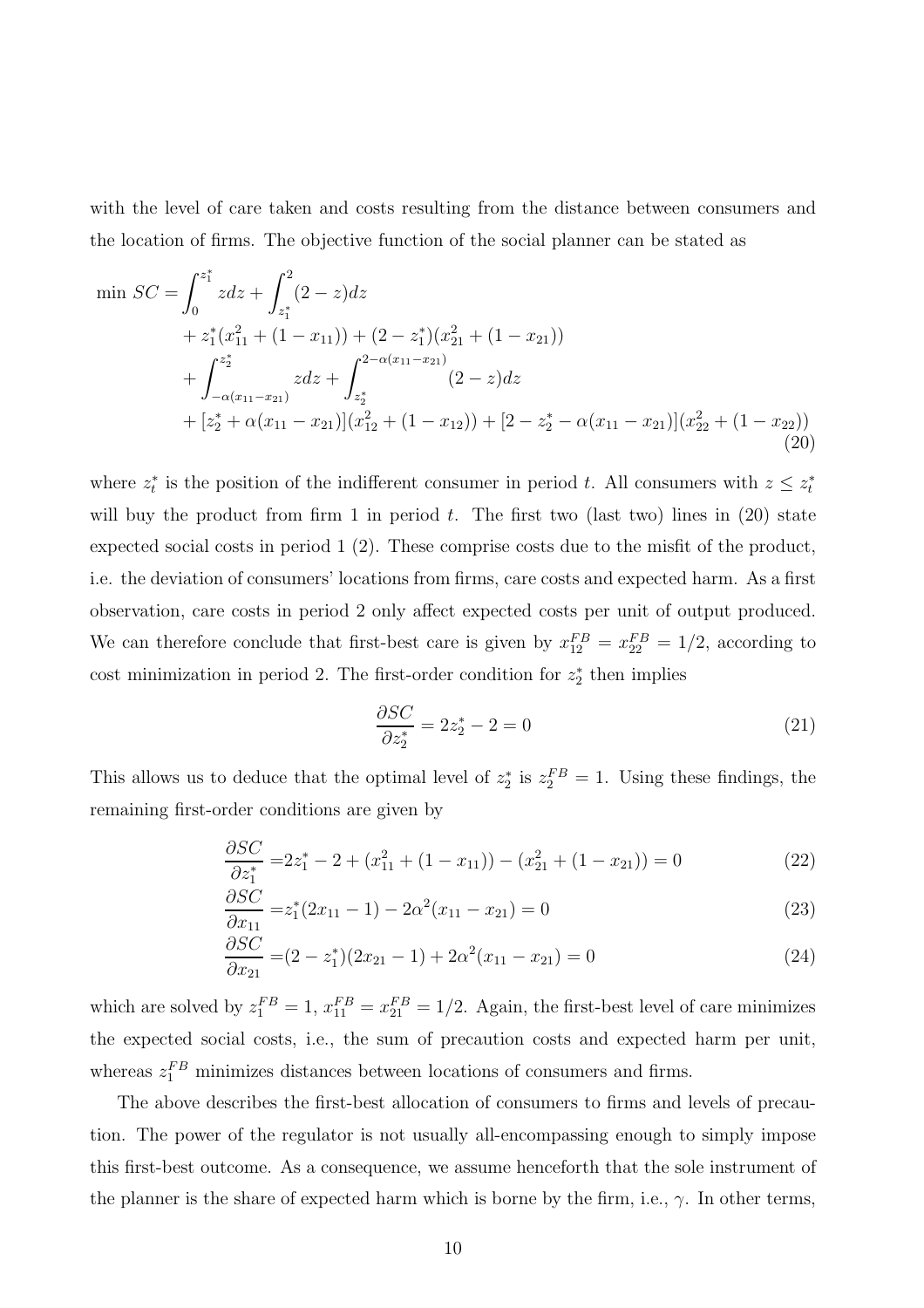the planner accepts the way in which price and care levels are chosen by firms but tries to reach a second-best level of social costs by the use of the optimal  $\gamma$ <sup>3</sup>. This setting implies that the planner takes

$$
x_{i1}^* = \frac{\gamma}{2} + \frac{2\alpha}{3}
$$

$$
x_{i2}^* = \frac{\gamma}{2}
$$

and equilibrium prices as given. Given the symmetric outcome, the critical consumer is indeed located at  $z_t^{FB} = 1$  in both periods. With respect to care, note that first-period care is excessive relative to first-best care if the effect of switching consumers is sufficiently pronounced, i.e.,  $x_{i1}^* > x_{i1}^{FB}$  whenever  $\alpha > \frac{3}{4}(1 - \gamma)$ . If the planner were to choose  $\gamma = 1$ , first-period care is always excessive for  $\alpha$  different from zero. In contrast, second-period care falls short of first-best care as soon as  $\gamma < 1$ . The planner will trade-off these aspects when choosing  $\gamma$  for a given  $\alpha$  in the pursuit of minimizing total social costs.

Given  $z_t = 1$  in both periods, the planner minimizes total social costs of care and expected harm

$$
TSC = \sum_{i=1}^{2} \sum_{t=1}^{2} (x_{it}^{*2} + (1 - x_{it}^{*}))
$$
\n(25)

with respect to  $\gamma$ . This results in the second-best solution

$$
\gamma^{SB} = 1 - \frac{2\alpha}{3}.\tag{26}
$$

We find that it is optimal to fully compensate accident victims only if there is no effect due to switching consumers, i.e., if  $\alpha = 0$ . That is, if consumers react to the number of accidents observed in the first period by shifting demand in period 2, care incentives will be excessive if the full burden of expected harm were imposed on the firms.

Proposition 1 It is second best with respect to the minimization of social costs that the firm bears less than full expected harm whenever  $\alpha > 0$ .

**Proof.** This proposition uses the argument leading to  $(26)$ .

We have assumed that the planner is not in the position to choose firm liability contingent on the period. However, it is clear from our argumentation that if the planner can decide on liability contingent on the period,  $\gamma_t$ ,  $t = 1, 2$ , the optimal combination of levels of

<sup>3</sup>Daughety and Reinganum (2006) consider a planner who is similarly restricted in his/her means.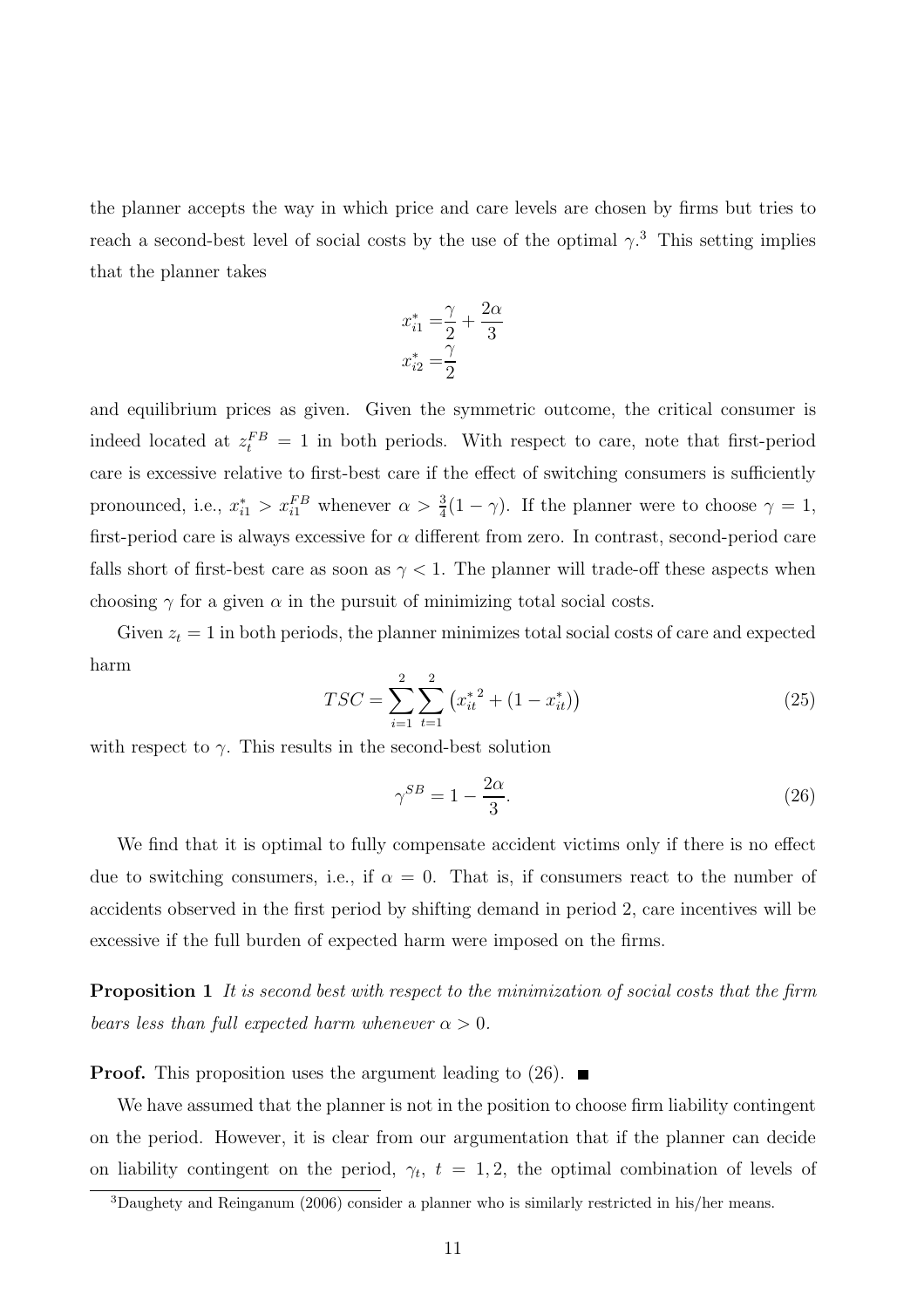compensation requirement would be  $(\gamma_1, \gamma_2) = \left(1 - \frac{4\alpha}{3}\right)$  $\frac{d\alpha}{3}$ , 1). In other terms, the planner would impose full liability in the second period and impose less than full liability in the first period, if  $\alpha > 0$ , to lessen the combined impact of liability and reputation. In this way, policymakers optimally manage the incentives from market forces and product liability. Moreover, the results imply that liability should be different for firms that sell "once in a lifetime" goods versus firms that sell products which are purchased on a more regular basis. The point is that less than full compensation is socially optimal in the presence of strong market forces due to repeated purchases.

## 4 Conclusion

It is an empirical regularity that compensation of accident victims is incomplete. Usually there are components of a victim's costs such as pain and suffering or time spent filing the claim which are not fully compensated by the injurer. This practice is in contrast to recommendations in the literature, arguing that consumers having imperfect information should lead to full liability of firms. This paper starts with imperfectly informed consumers and additionally incorporates behavioral findings suggesting potentially retaliatory consumer actions. Consumers may punish firms whose performance is dwarfed by that of competitors by switching the supplier. Firms care about upholding customer relationships and, given full liability, may thus be motivated to take precaution in excess of the level that minimizes social costs. An adequate policy response is to reduce the level of compensation below the level of harm. If regulators have sufficient information, such reductions in the level of compensation should depend on the specifics of the case, while they are advisable across the board otherwise. Consequently, this paper provides an explanation for the observed practice by taking into account the effects of market forces.

## References

Bewley, T.F. (1999). Why Wages Don't Fall During a Recession. Cambridge, MA: Harvard University Press.

Cooter, R., and A. Porat (2001). Should Courts Deduct Nonlegal Sanctions from Damages? Journal of Legal Studies 30: 401-22.

DellaVigna, S., and Malmendier, U. (2004). Contract Design and Self-Control: Theory and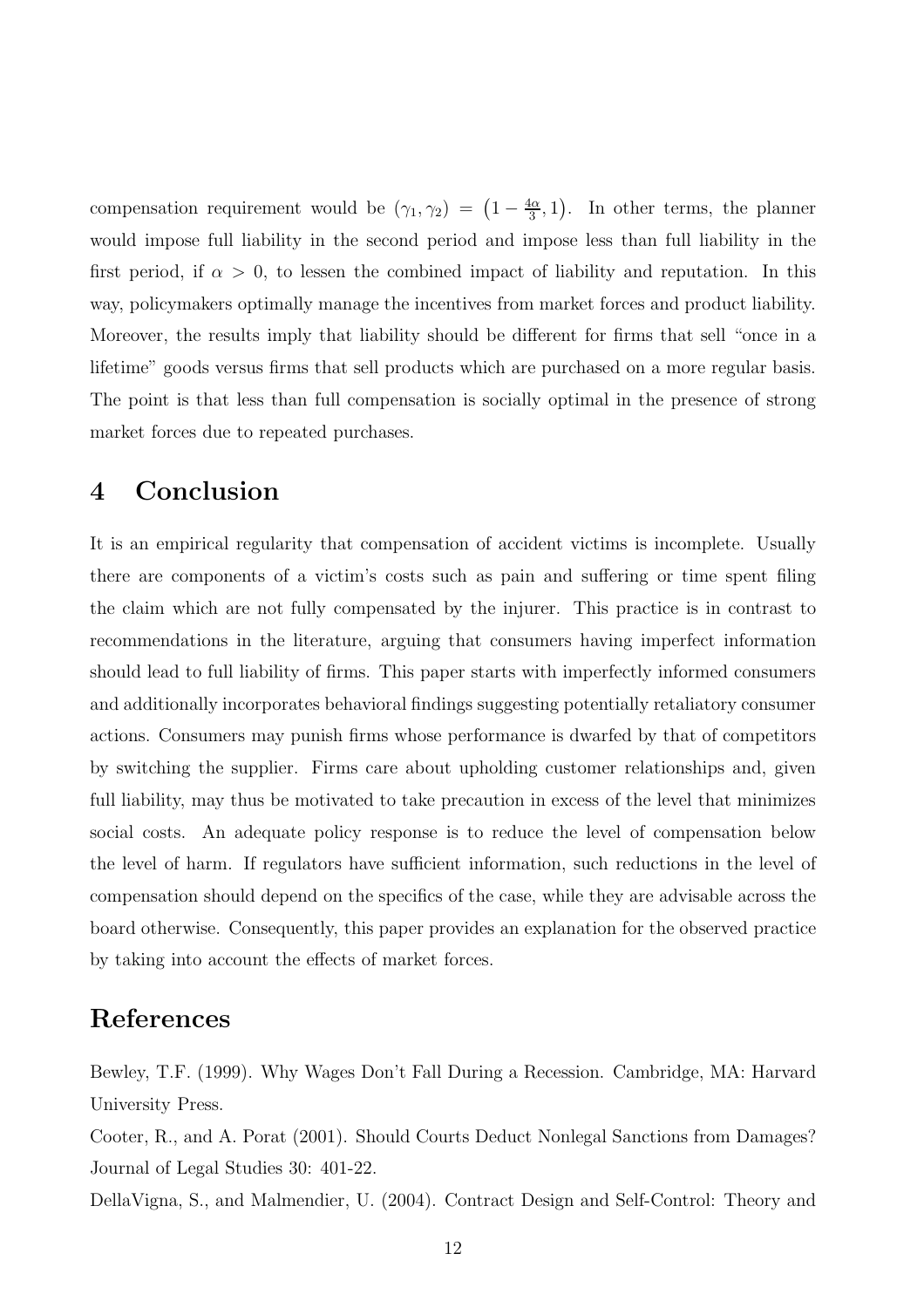Evidence. Quarterly Journal of Economics 119: 353-402.

Daughety, A., and J. Reinganum (2006). Markets, Torts and Social Inefficiency. The Rand Journal of Economics 37: 300-23.

Daughety, A., and J. Reinganum (2008). Products Liability, Signaling and Disclosure. Journal of Institutional and Theoretical Economics 164: 106-26.

Eliaz, K., and Spiegler, R. (2006). Contracting with Diversely Naive Agents. Review of Economic Studies 73: 689-714.

Endres, A., and A. Lüdecke (1998). Incomplete Strict Liability: Effects on Product Differentiation and Information Provision. International Review of Law and Economics 18: 511-28. Falk, A. and U. Fischbacher (2006). A Theory of Reciprocity. Games and Economic Behavior 54: 293-315.

Fehr, E., Kirchsteiger, G., and A. Riedl (1993). Does Fairness Prevent Market Clearing? An Experimental Investigation. Quarterly Journal of Economics 108: 437-460.

Fehr, E., Gächter, S., and G. Kirchsteiger (1997). Reciprocity as a Contract Enforcement Device. Econometrica 65: 833-860.

Fehr, E., and S. Gächter (2000). Fairness and Retaliation: The Economics of Reciprocity. Journal of Economic Perspectives 14: 159-81.

Geistfeld, M.A. (2009). Products Liability. In: Faure, M. (Ed.). The Encyclopedia of Law and Economics. 2nd edition. Edward Elgar.

Hannan, R., Kagel, J., and D. Moser (2002). Partial Gift Exchange in an Experimental Labor Market: Impact of Subject Population Differences, Productivity Differences and Effort Requests on Behavior. Journal of Labor Economics 20: 923-951.

Heidhues, P. and Köszegi, B. (2008). Exploiting Naivete about Self-Control in the Credit Market. Working Paper. University of California, Berkeley.

Heidhues, P. and Köszegi, B. (2009). Futile Attempt at Self-Control. Journal of the European Economic Association 7: 423-434.

Hotelling, H. (1929). Stability in Competition. Economic Journal 39: 41-57.

Huck, S., and J.R. Tyran (2007). Reciprocity, Social Ties, and Competition in Markets for Experience Goods. Journal of Socio-Economics 36: 191-203.

Kaplow, L., and S. Shavell (1996). Accuracy in the Assessment of Damages. Journal of Law and Economics 39: 191-210.

Köszegi, B. (2005). On the Feasibility of Market Solutions to Self-Control Problems. Swedish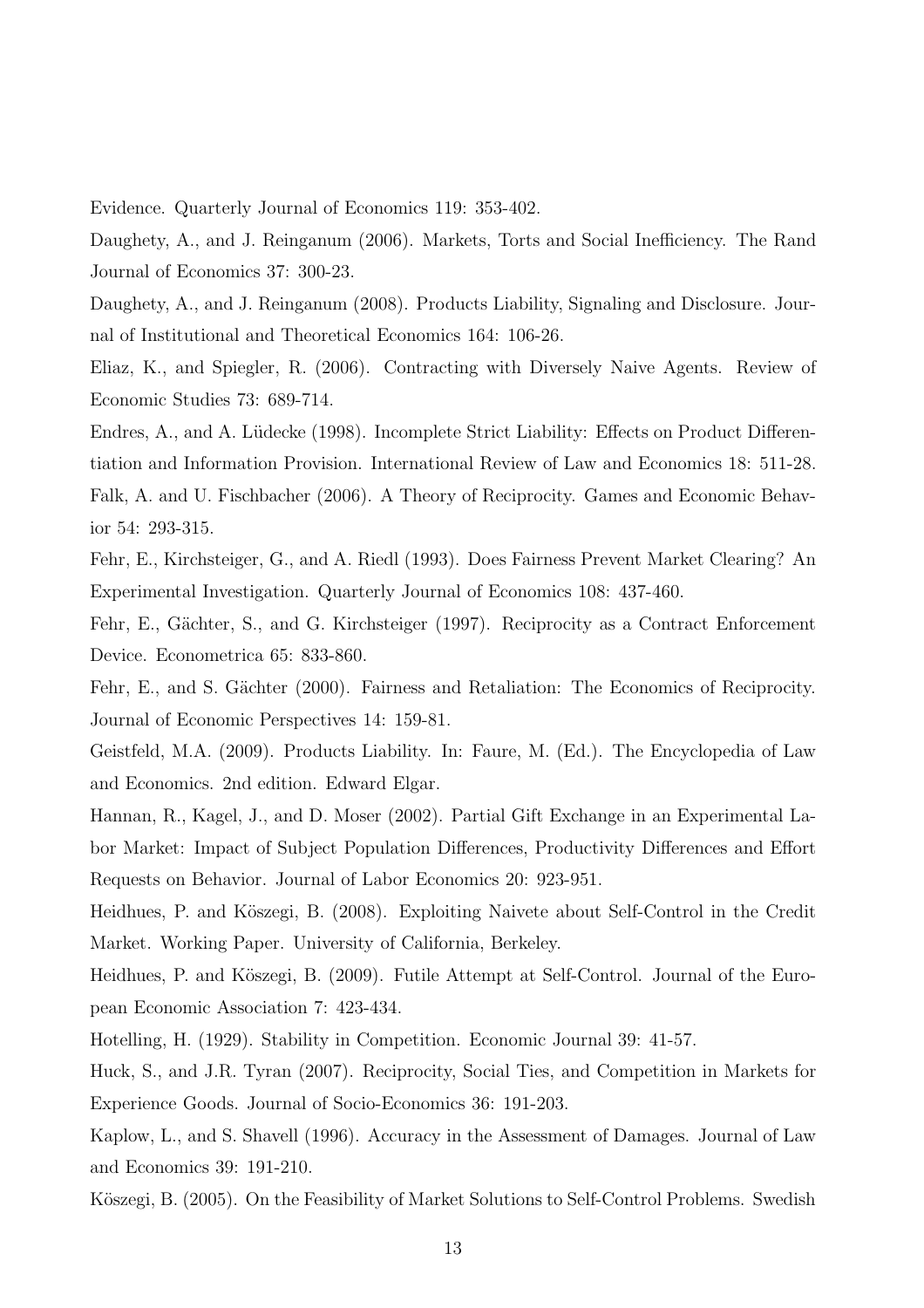Economic Policy Review 12: 71-94.

Kube, S., Marechal, M., and C. Puppe (2007). Do Wage Cuts Damage Work Morale? Evidence from a Natural Field Experiment. Unpublished.

Lewis, T.R., and D.E.M. Sappington (1999). Using Decoupling and Deep Pockets to Mitigate Judgment-proof Problems. International Review of Law and Economics 19: 275-93.

Polinsky, A.M., and S. Shavell (forthcoming). The Uneasy Case for Product Liability. Harward Law Review.

Posner, R. (1998). Economic Analysis of Law. Aspen Publishers.

Rabin, M. (1993). Incorporating Fairness into Game Theory and Economics. American Economic Review 83: 1281-1302.

Renner, E., and J.R. Tyran (2004). Price Rigidity in Consumer Markets. Journal of Economic Behavior and Organization 55: 575-93.

Shavell, S. (2004). Foundations of Economic Analysis of Law. Cambridge, MA: Harvard University Press.

Shavell, S. (2007). Liability for Accidents. In: Polinsky, A.M., and S. Shavell (Eds.). Handbook of Law and Economics 1. Amsterdam: Elsevier, 139-82.

Visscher, L. (2009). Tort Damages. In: Faure, M. (Ed.). The Encyclopedia of Law and Economics. 2nd edition. Edward Elgar.

Weber, J., M. Willenborg, and J. Zhang (2008). Does Auditor Reputation Matter? The Case of KPMG Germany and ComROAD AG. Journal of Accounting Research 46: 941-72. Wickelgren, A. (2006). The Inefficiency of Contractually-Based Liability with Rational Consumers. Journal of Law, Economics, and Organization 22: 168-83.

Zweigert, K., and H. Kötz (1998). An Introduction to Comparative Law. Oxford: Oxford University Press.

## Authors

Florian Baumann Eberhard Karls University, Department of Economics Melanchthonstr. 30 72074 Tübingen, Germany florian.baumann@uni-tuebingen.de